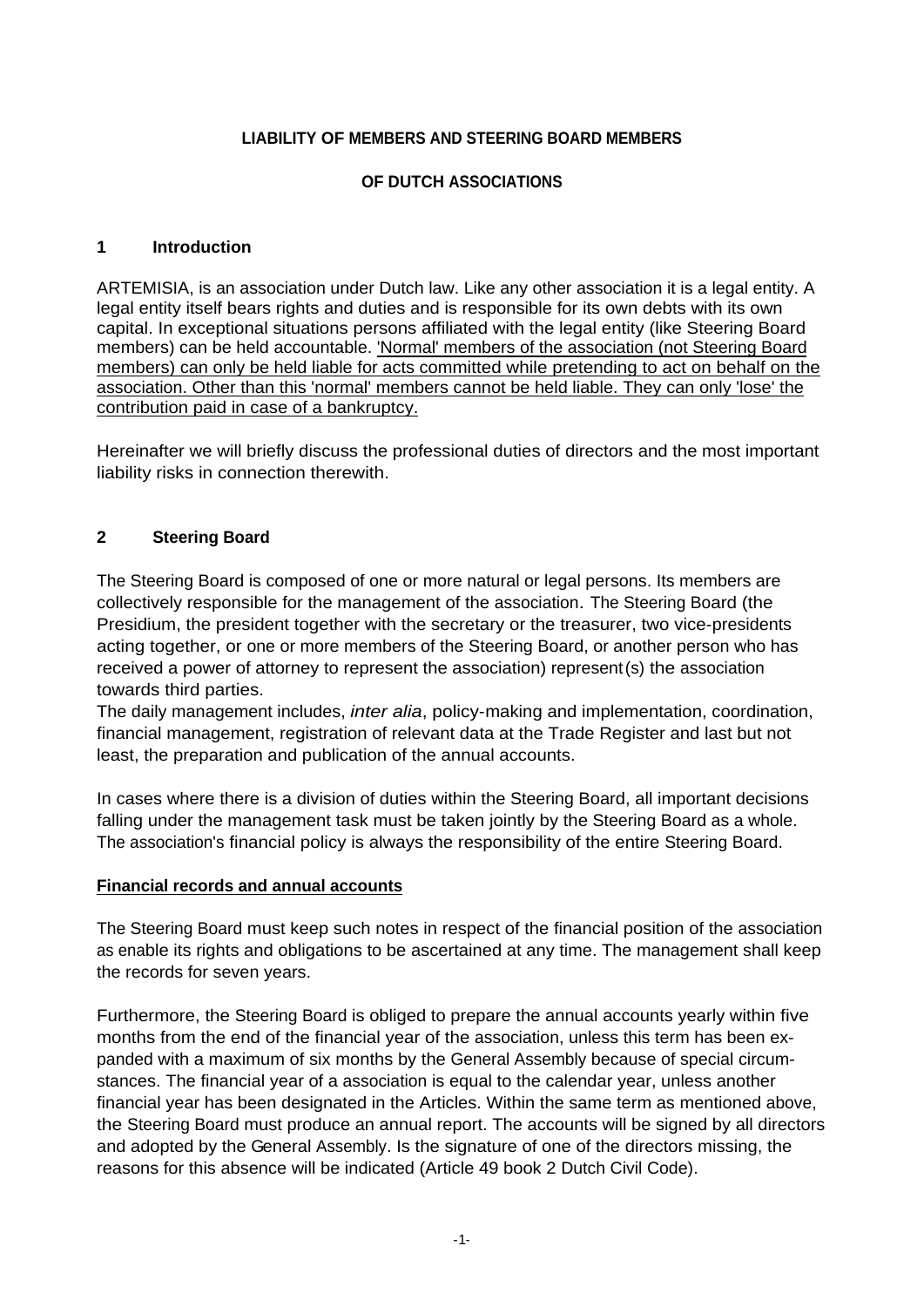The association is required to publish the annual accounts within eight days after adoption or approval by the General Assembly. The Steering Board must deposit a copy with the Trade Register. When the annual accounts are not adopted and approved within the prescribed period, the Steering Board must publish the prepared accounts immediately. This publication must take place ultimately within thirteen months from the end of the financial year. (Article 48 and further book 2 Dutch Civil Code)

## **3 Liability of directors**

The main risks for directors of Dutch associations to be held personally liable are the following.

# **Internal liability (liability vis-à-vis the association)**

Each director is responsible to the association for the proper performance of the duties assigned to him. If a matter falls within the scope of responsibility of two or more directors, each of them shall be jointly and severally liable for any shortcoming, unless he proves that it is not attributable to him and that he has not been negligent in taking the measures required to prevent the consequences of the shortcoming (Article 9, Book 2, Dutch Civil Code: When concerning a matter which belongs to the tasks of two or more directors, each one of them is entirely liable for that shortcoming, unless he or she cannot be blamed for this shortcoming and he or she has not neglected to take measures to avert the consequences of this shortcoming.).

Mostly, the association will only be able to recover damages if the director has acted with intent or gross negligence. The director is only held liable if serious blame can be apportioned to him. Occasional errors do not immediately result in personal liability. If no other director acting reasonably, however, would have acted in the same way, personal liability may arise towards the association. The association may from time to time wave this internal liability. This can be effected by the annual General Assembly explicitly discharging (decharge) the conduct of the affairs of the Steering Board, upon adoption of the annual accounts or upon dismissal. The discharge of the Steering Board's conduct does however, only result in the internal liability being waived, not in external liability being waived.

## **External liability (liability vis-à-vis third parties)**

A director can be held liable if his conduct as a director qualifies as tort. A person is liable for tort if he is to blame for the act committed or omitted, or if the act, or the omission of it, is attributable to a cause for which he is responsible either by law or in accordance with generally accepted standards. There is much case law on this subject. For instance, the director who commits the association to obligations of which he knows or should have known that the association will not be able to perform these obligations, may be held personally liable by the injured party (subject to sufficient proof of course).

(Unlawful acts are defined in Article 162 of Book 6 of the Dutch Civil Code. This article reads: A person who commits an unlawful act toward another which can be imputed to him, must repair the damage which the other person suffers in consequence thereof. Except when there is a ground for justification, the following acts are deemed unlawful: the violation of a right, an act or omission violating a statutory duty or a rule of unwritten law pertaining to proper social conduct. An unlawful act can be imputed to its author if it results from his fault or from a cause for which he is answerable according to law or common opinion.)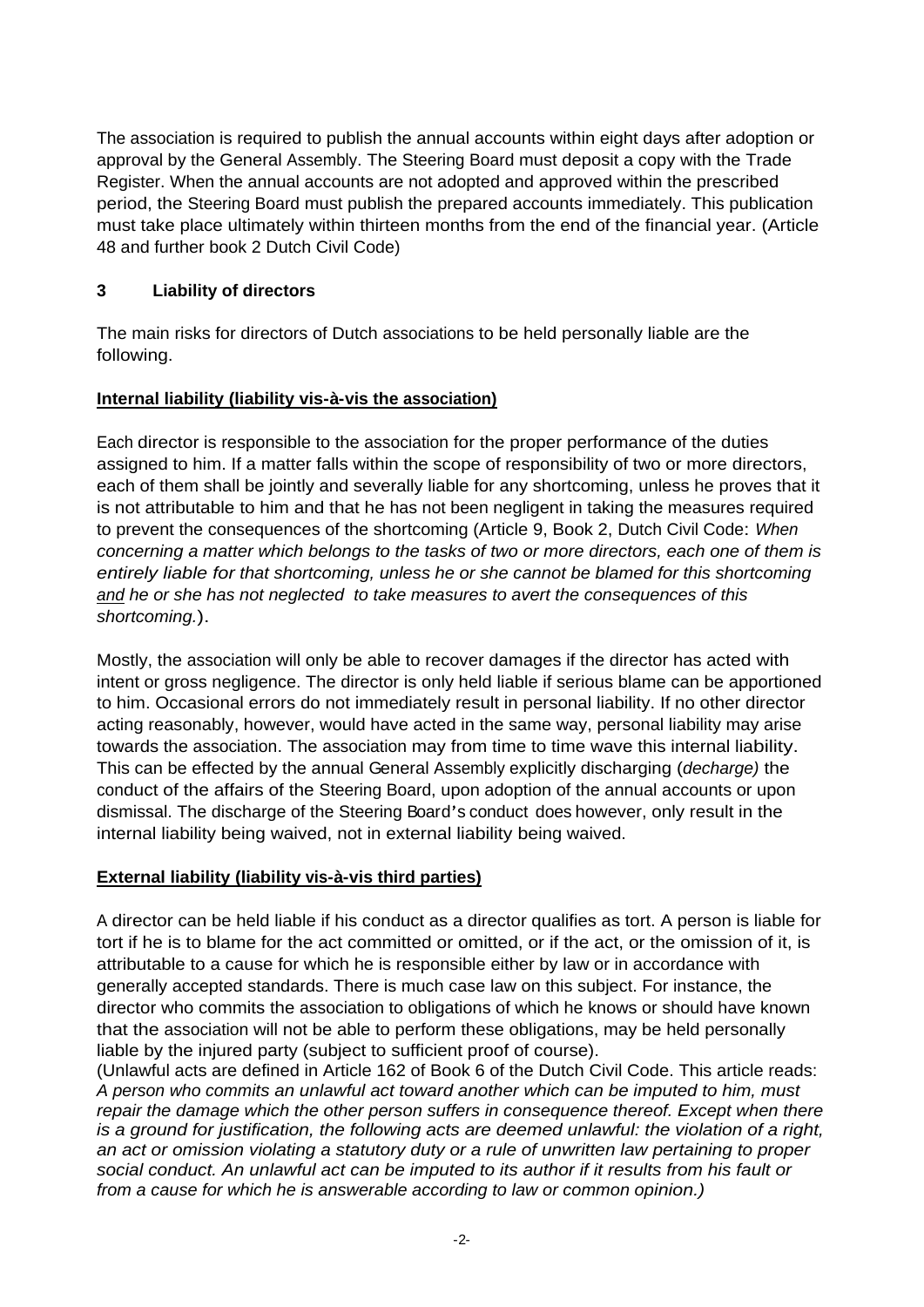A director who knows that the association, by breaching the law or a contract, causes damage to third parties and who, despite this knowledge, is negligent in taking the necessary steps to prevent the damage, can be held personally liable for the damage, if the association has insufficient means to pay for this damage.

If a director has given instructions to commit an offence or if the offence was committed under his direction, he can be held liable under criminal law and criminal tax law for offences committed by the association. These offences include economic offences.

Furthermore, directors can be held jointly and severally liable:

- (jointly with the association) for each legal act binding on the association and performed during their management until: (a) the filing of the initial registration at the Trade Registry accompanied by copies of the documents required to be deposited; (b) the articles of association are embodied in a notarial deed (Article 29 and 30 book 2 Dutch Civil Code).
- if the association is declared bankrupt, the director(s) can be held liable by the administrator, for the amount of the liabilities that cannot be satisfied out of the liquidation of the assets of the association, if manifest improper management can be shown to have caused the bankruptcy. The failure to prepare and publish annual accounts on time or maintain accurate books and records is an indication of failure to perform satisfactorily one's duties as a member of the Steering Board. In such cases the manifest improper management is deemed to have caused the bankruptcy, unless the directors prove otherwise. This constitutes a reversal of the burden of proof.

Whether the Steering Board is guilty of improper management is determined in this respect on the basis of the three-year-period prior to bankruptcy. Each director who has been found guilty can be held liable for the full liquidation deficit. The director(s) who has (have) paid, may claim back a pro rata amount from the other director(s).

- if the annual accounts, interim figures or annual report, insofar as these were published,  $\bullet$ misrepresent the condition of the association, for any loss sustained by third parties, unless a director proves that the same is not attributable to him. This constitutes a reversal of the burden of proof.
- if a association is no longer able to pay its social security premiums, pension premiums, value added tax or wage taxes and if the director(s) can be shown to have acted improperly. If the inability to pay is not reported correctly within 14 days of the date on which the premiums and/or taxes are due, directors are assumed to have performed their task improperly, and the burden of proof is again reversed (Second anti-abuse act).